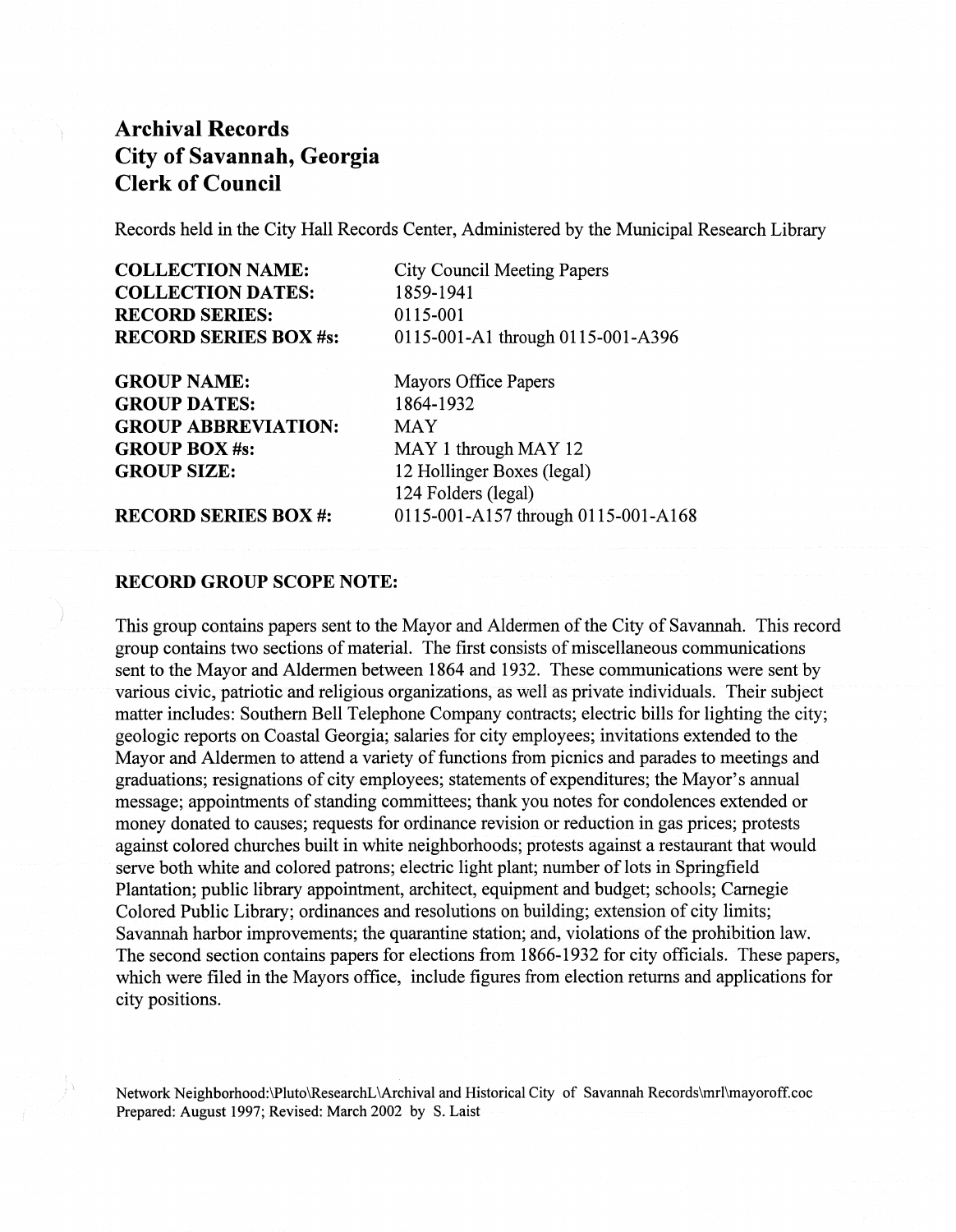Records held in the City Hall Records Center, Administered by the Municipal Research Library

City Council Meeting Papers (0115-001), 1859-1941 Mayors Office Papers (MAY), 1864-1932

### INVENTORY:

**BOX # MAY 1** [0115-001-A157]

Folder 1: Miscellaneous communications, 1864-1867. Folder 2: Miscellaneous communications, 1868. Folder 3: Miscellaneous communications, 1869. Folder 4: Miscellaneous communications, 1870. Folder 5: Miscellaneous communications, 1871. Folder 6: Miscellaneous communications, 1872-1876. Folder 7: Miscellaneous communications, 1877-1878. Folder 8: Miscellaneous communications, 1879-1880. Folder 9: Miscellaneous communications, 1885-1886, 1888. Folder 10: Miscellaneous communications, 1890-898. Folder 11: Miscellaneous communications, 1900, 1902. Folder 12: Miscellaneous communications, 1903-1905. Folder 13: Miscellaneous communications, 1908.

**BOX # MAY 2** [0115-001-A158]

Folder 14: Miscellaneous communications, 1910. Folder 15: Miscellaneous communications, 1911. Folder 16: Miscellaneous communications, 1912. Folder 17: Miscellaneous communications, 1912. Folder 18: Miscellaneous communications, 1913. Folder 19: Miscellaneous communications, 1913. Folder 20: Miscellaneous communications, 1913.

**BOX # MAY 3** [0115-001-A159]

Folder 21: Miscellaneous communications, 1914. Folder 22: Miscellaneous communications, 1914.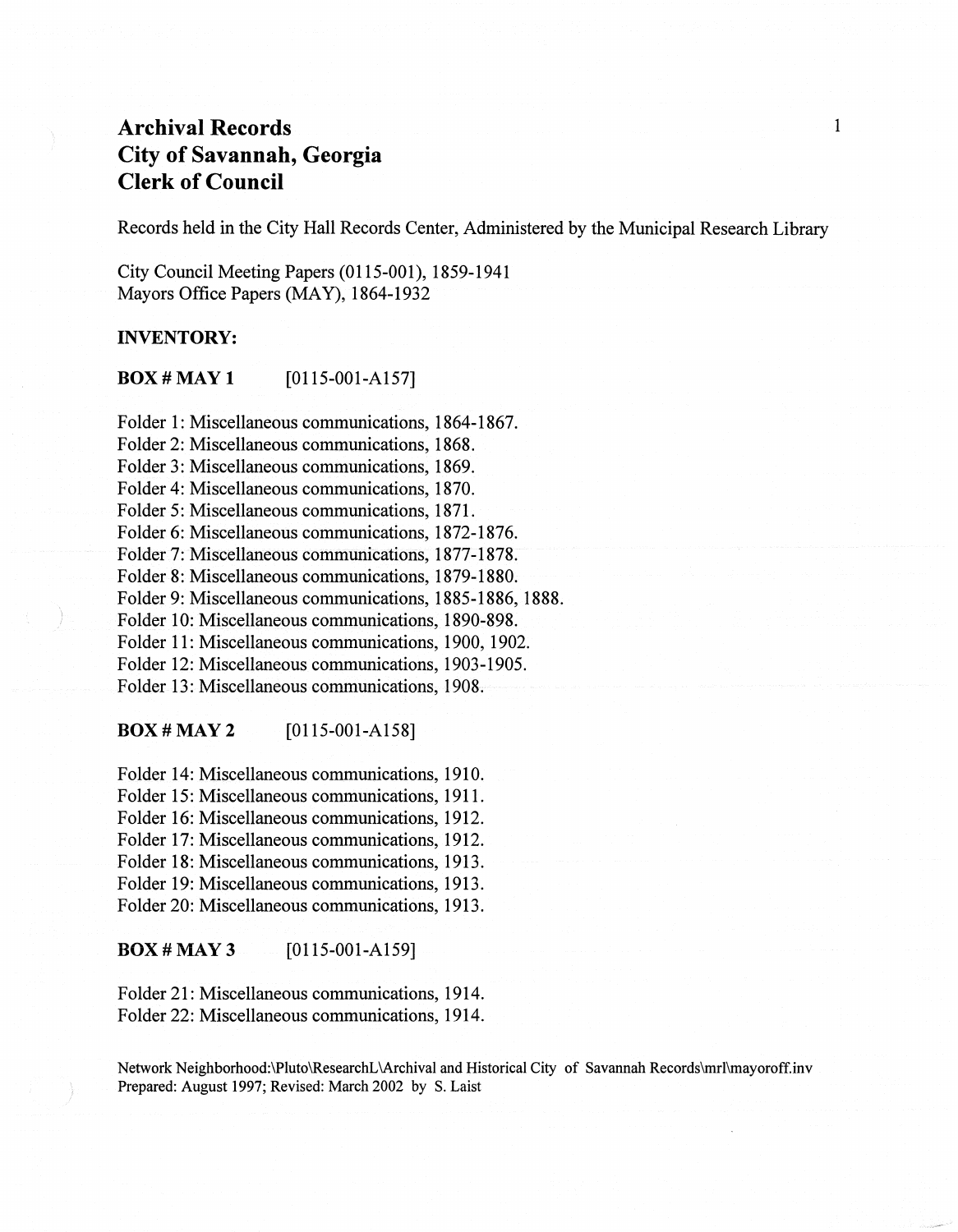Records held in the City Hall Records Center, Administered by the Municipal Research Library

City Council Meeting Papers (0115-001), 1859-1941 Mayors Office Papers (MAY), 1864-1932

### INVENTORY:

**BOX # MAY 3** [0115-001-A159] continued

Folder 23: Miscellaneous communications, 1915. Folder 24: Miscellaneous communications, 1915. Folder 25: Miscellaneous communications, 1915. Folder 26: Miscellaneous communications, 1915. Folder 27: Miscellaneous communications, 1915. Folder 28: Miscellaneous communications, 1916. Folder 29: Miscellaneous communications, 1916. Folder 30: Miscellaneous communications, 1916.

 $\bf{BOX}$  # MAY 4 [0115-001-A160]

Folder 31: Miscellaneous communications, 1917. Folder 32: Miscellaneous communications, 1917. Folder 33: Miscellaneous communications, 1917. Folder 34: Miscellaneous communications, 1918. Folder 35: Miscellaneous communications, 1918. Folder 36: Miscellaneous communications, 1918. Folder 37: Miscellaneous communications, 1918. Folder 38: Miscellaneous communications, 1919. Folder 39: Miscellaneous communications, 1919. Folder 40: Miscellaneous communications, 1919. Folder 41: Miscellaneous communications, 1919.

**BOX # MAY 5** [0115-001-A161]

Folder 42: Miscellaneous communications, 1920. Folder 43: Miscellaneous communications, 1920. Folder 44: Miscellaneous communications, 1920.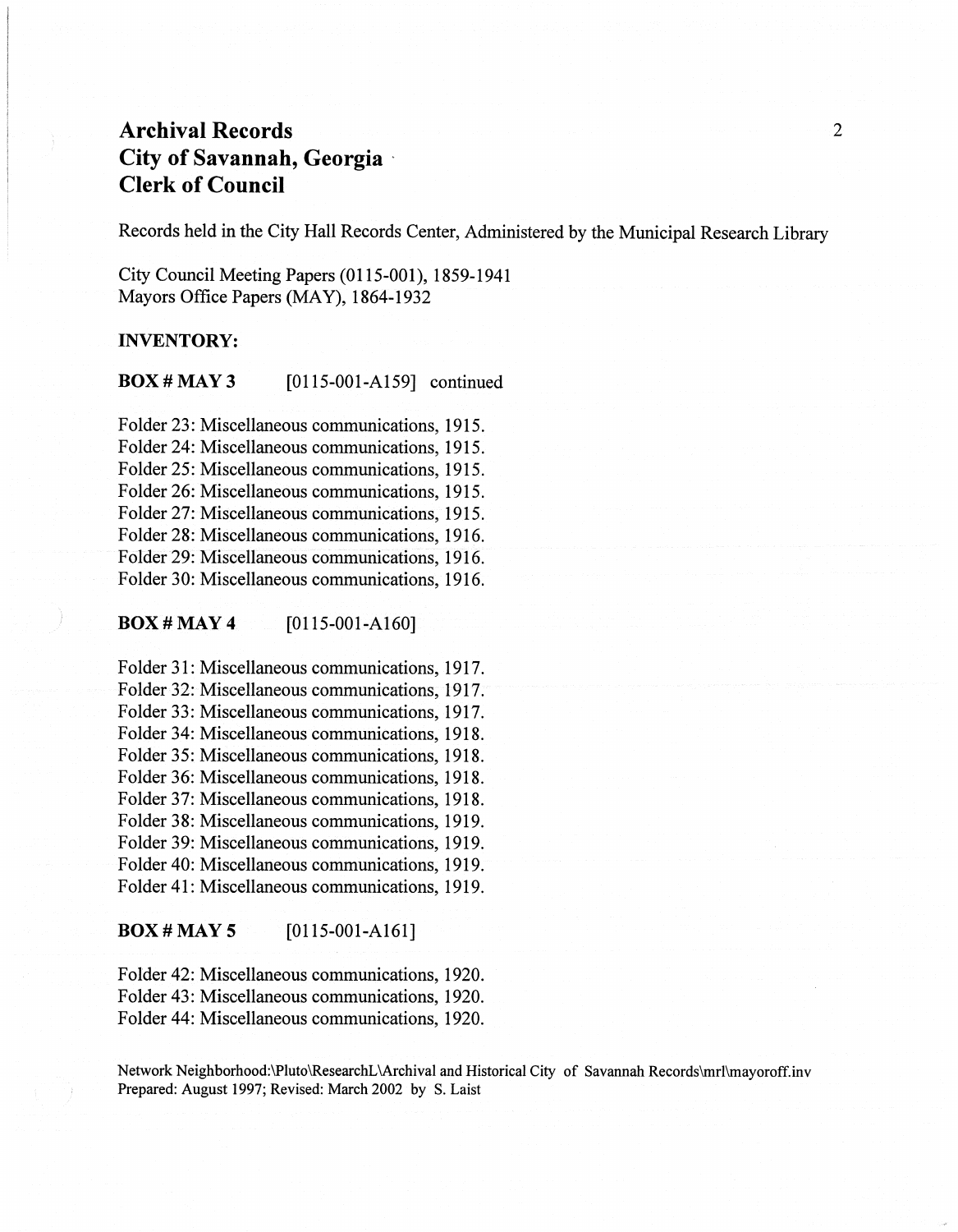Records held in the City Hall Records Center, Administered by the Municipal Research Library

City Council Meeting Papers (0115-001), 1859-1941 Mayors Office Papers (MAY), 1864-1932

#### INVENTORY:

**BOX # MAY 5** [0115-001-A161] continued

Folder 45: Miscellaneous communications, 1921. Folder 46: Miscellaneous communications, 1921. Folder 47: Miscellaneous communications, 1921. Folder 48: Miscellaneous communications, 1922. Folder 49: Miscellaneous communications, 1922. Folder 50: Miscellaneous communications, 1922.

### $\bf{BOX H}$  MAY 6 [0115-001-A162]

Folder 51: Miscellaneous communications, 1923. Folder 52: Miscellaneous communications, 1923. Folder 53: Miscellaneous communications, 1923. Folder.54: Miscellaneous communications, 1923. Folder 55: Miscellaneous communications, 1923. Folder 56: Miscellaneous communications, 1923. Folder 57: Miscellaneous communications, 1924. Folder 58: Miscellaneous communications, 1924. Folder 59: Miscellaneous communications, 1924.

**BOX # MAY 7** [0115-001-A163]

Folder 60: Miscellaneous communications, 1925. Folder 61: Miscellaneous communications, 1925. Folder 62: Miscellaneous communications, 1925. Folder 63: Miscellaneous communications, 1926. Folder 64: Miscellaneous communications, 1926. Folder 65: Miscellaneous communications, 1927. Folder 66: Miscellaneous communications, 1927.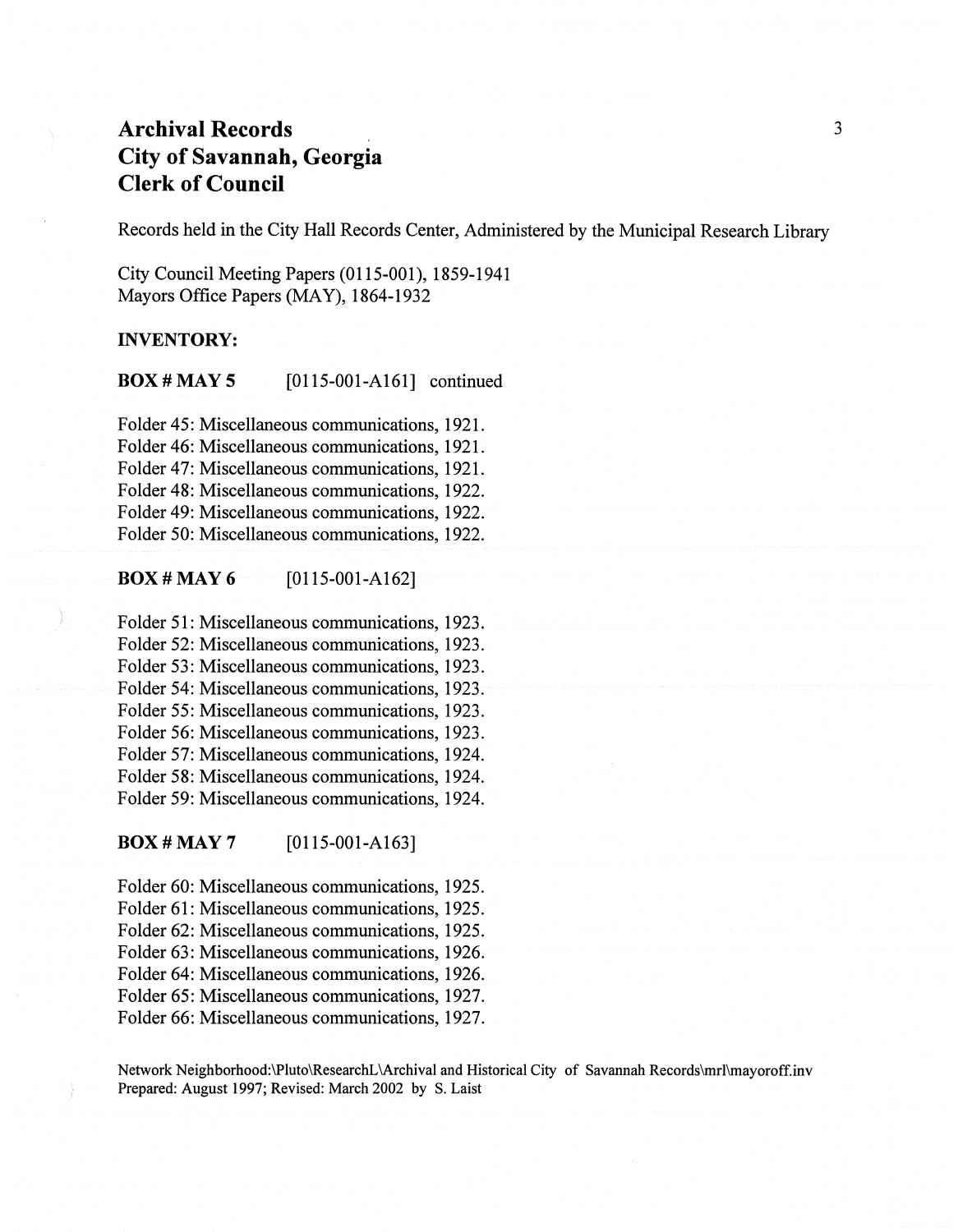Records held in the City Hall Records Center, Administered by the Municipal Research Library

City Council Meeting Papers (0115-001), 1859-1941 Mayors Office Papers (MAY), 1864-1932

### INVENTORY:

**BOX # MAY 7** [0115-001-A163] continued

Folder 67: Miscellaneous communications, 1927. Folder 68: Miscellaneous communications, 1927. Folder 69: Miscellaneous communications, 1927. Folder 70: Miscellaneous communications, 1927. Folder 71: Miscellaneous communications, 1927.

#### **BOX # MAY 8** [0115-001-A164]

Folder 72: Miscellaneous communications, 1928. Folder 73: Miscellaneous communications, 1928. Folder 74: Miscellaneous communications, 1928. Folder 75: Miscellaneous communications, 1928. Folder 76: Miscellaneous communications, 1928. Folder 77: Miscellaneous communications, 1929. Folder 78: Miscellaneous communications, 1929. Folder 79: Miscellaneous communications, 1929. Folder 80: Miscellaneous communications, 1929. Folder 81: Miscellaneous communications, 1929. Folder 82: Miscellaneous communications, 1929.

 $\bf{Box}$  # MAY 9 [0115-001-A165]

Folder 83: Miscellaneous communications, 1930. Folder 84: Miscellaneous communications, 1930. Folder 85: Miscellaneous communications, 1931. Folder 86: Miscellaneous communications, 1931. Folder 87: Miscellaneous communications, 1931. Folder 88: Miscellaneous communications, 1931.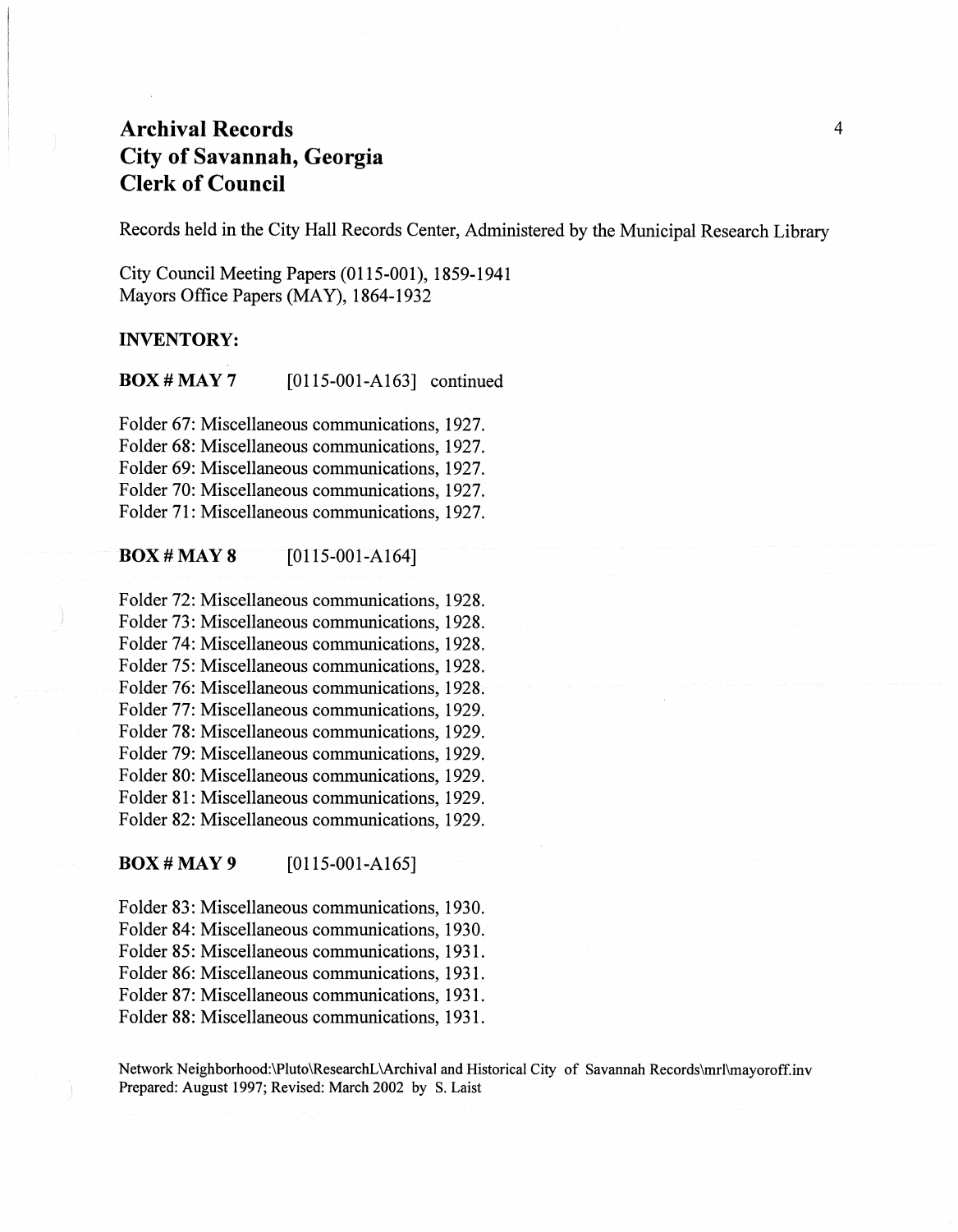Records held in the City Hall Records Center, Administered by the Municipal Research Library

City Council Meeting Papers (0115-001),1859-1941 Mayors Office Papers (MAY), 1864-1932

#### **INVENTORY:**

**BOX # MAY 9** [0115-001-A165] continued

Folder 89: Miscellaneous communications, 1931. Folder 90: Miscellaneous communications, 1932. Folder 91: Miscellaneous communications, 1932.

 $\bf{BOX}$  # MAY 10 [0115-001-A166]

Folder 92: Election returns and applications, 1866-1886. Folder 93: Election returns and applications, 1907. Folder 94: Election returns and applications, 1910. Folder 95: Election returns and applications, 1911. Folder 96: Election returns and applications, 1911. Folder 97: Election returns and applications, 1911. Folder 98: Election returns and applications, 1912. Folder 99: Election returns and applications, 1913. Folder 100: Election returns and applications, 1913. Folder 101: Election returns and applications, 1913. Folder 102: Election returns and applications, 1914.

 $\bf{BOX}$  # MAY 11 [0115-001-A167]

Folder 103: Election returns and applications, 1915. Folder 104: Election returns and applications, 1915. Folder 105: Election returns and applications, 1916. Folder 106: Election returns and applications, 1917. Folder 107: Election returns and applications, 1918. Folder 108: Election returns and applications, 1919. Folder 109: Election returns and applications, 1920. Folder 110: Election returns and applications, 1921.